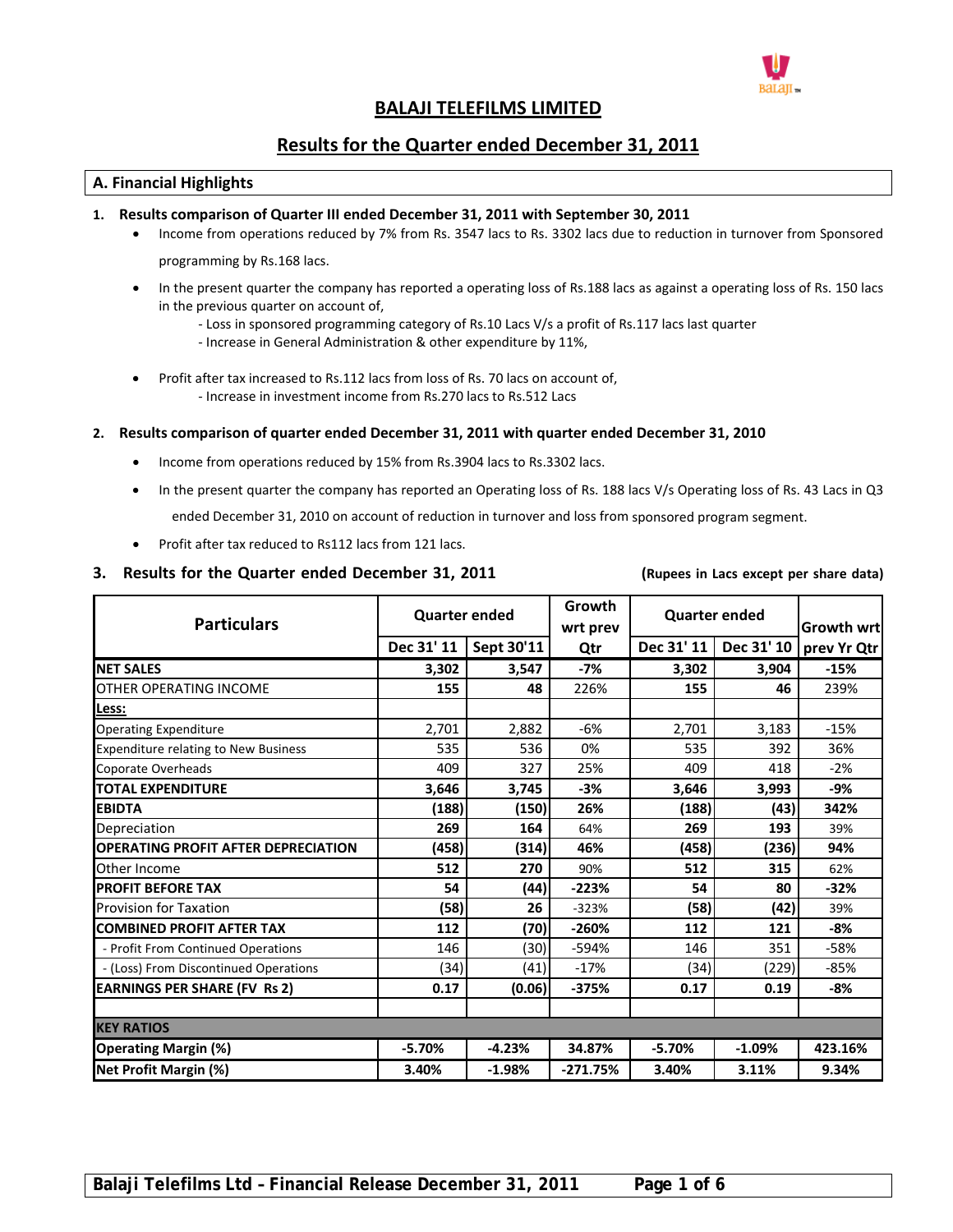

# **A) For Quarter Ended December 31, 2011 V/s Quarter ended September 30, 2011**

- Realization per hour from Commissioned programming (HSM) reduced to Rs. 20 lacs v/s Rs.21 lacs in the previous quarter
- Realization per hour from Sponsored programming reduced from Rs.4.8 lacs in the previous quarter to Rs.3.3 lacs per hour in the current quarter
- Hours of Commissioned programs remained constant at 120 hours
- Hours of Sponsored programs reduced from 99 hours in previous quarter to 95 hours in the current quarter

# **B) For Quarter Ended December 31, 2011 V/s Quarter ended December 31, 2010**

- Realization per hour from Commissioned programming (HSM) increased to Rs.20 lacs in Q3 11 as against Rs.18.5 lacs in Q3 10
- Realization per hour from Sponsored programming increased from Rs.3.3 lacs in Q3 11 to Rs. 3.13 Lacs per hr in Q2 11
- Hours of Commissioned programs (HSM) reduced from 162 hours in Q3 2010 to 120 hours in Q3 11
- Hours of Sponsored programs reduced from 187 hours in Q3 2011 to 95 hours in Q3 11

# **C) SHOW REPORT FOR THE QUARTER ENDED DECEMBER 31, 2011**

| A:        | <b>EXISTING SHOWS</b>                                        |                                        |                  |                              |                                  |  |  |  |  |
|-----------|--------------------------------------------------------------|----------------------------------------|------------------|------------------------------|----------------------------------|--|--|--|--|
|           |                                                              | 1 Hindi Speaking Market - Commissioned |                  |                              | (In Mins)                        |  |  |  |  |
|           | <b>SERIAL</b>                                                | <b>CHANNEL</b>                         | <b>TIME</b>      | <b>DURATION</b>              | <b>SCHEDULE</b>                  |  |  |  |  |
|           | Pavitra Rishtaa                                              | Zee TV                                 | 9.00pm - 9.30pm  | 0:30                         | 5 times a Week                   |  |  |  |  |
|           | Bade Achee Lagte Ho                                          | Sony TV                                | 10.30pm -11.00pm | 0:30                         | 4 times a Week                   |  |  |  |  |
|           | Parichay                                                     | Colors                                 | 9.30pm - 10.00pm | 0:30                         | 5 times a Week                   |  |  |  |  |
|           | 2 Marathi Speaking Market - Commissioned                     |                                        |                  | (In Mins)                    |                                  |  |  |  |  |
|           | <b>SERIAL</b>                                                | <b>CHANNEL</b>                         | <b>TIME</b>      | <b>DURATION</b>              | <b>SCHEDULE</b>                  |  |  |  |  |
|           | Bandha Reshamache                                            | <b>Star Pravah</b>                     | 8.30pm-9.00pm    | 0:30                         | 6 times a Week                   |  |  |  |  |
|           | Arundhati                                                    | Zee Marathi                            | 7.30pm-8.00pm    | 0:30                         | 6 times a Week                   |  |  |  |  |
|           | 3 Bhojpuri Market - Commissioned                             |                                        |                  | (In Mins)                    |                                  |  |  |  |  |
|           | <b>SERIAL</b>                                                | <b>CHANNEL</b>                         | <b>TIME</b>      | <b>DURATION</b>              | <b>SCHEDULE</b>                  |  |  |  |  |
|           | Sindor Mange Tikuli                                          | Mahuaa TV                              | 8.00pm-8.30pm    | 0:30                         | 4 times a Week                   |  |  |  |  |
| b)        | <b>South Market - Sponsored</b>                              |                                        |                  | (In Mins)                    |                                  |  |  |  |  |
|           | <b>SERIAL</b>                                                | <b>CHANNEL</b>                         | <b>TIME</b>      | <b>DURATION</b>              | <b>SCHEDULE</b>                  |  |  |  |  |
|           | Kalyani                                                      | Udaya TV                               | 7.00pm-7.30pm    | 0:30                         | 5 times a Week                   |  |  |  |  |
|           |                                                              |                                        |                  | 0:30                         |                                  |  |  |  |  |
|           | Kasturi                                                      | Sun TV                                 | 11 am-11.30 am   |                              | 5 times a Week                   |  |  |  |  |
|           | Kanna Varri Kalalu                                           | Gemini TV                              | 2.00pm-2.30pm    | 0:30                         | 5 times a Week                   |  |  |  |  |
|           |                                                              |                                        |                  |                              |                                  |  |  |  |  |
| <b>B:</b> | <b>CHANGES DURING THE QUARTER (OFF AIR)</b><br><b>SERIAL</b> | <b>CHANNEL</b>                         | <b>TIME</b>      | (In Mins)<br><b>DURATION</b> | <b>SCHEDULE</b>                  |  |  |  |  |
|           | Pyaar Ki Yeh Ek Kahaani                                      | Star One                               | 8.30pm-9.00pm    | 0:30                         | 5 times a Week                   |  |  |  |  |
|           |                                                              |                                        |                  |                              |                                  |  |  |  |  |
| C:        | <b>NEW UPCOMING SHOWS</b>                                    |                                        |                  | (In Mins)                    |                                  |  |  |  |  |
|           | <b>SERIAL</b>                                                | <b>CHANNEL</b>                         | <b>LANGUAGE</b>  | <b>DURATION</b>              | <b>SCHEDULE</b>                  |  |  |  |  |
|           | 1 Kyaa Hua Tera Wada<br>2 Ugaddi                             | Sony TV<br>Udaya TV                    | Hindi<br>Kannada | 0:30<br>0:30                 | 4 times a Week<br>5 times a Week |  |  |  |  |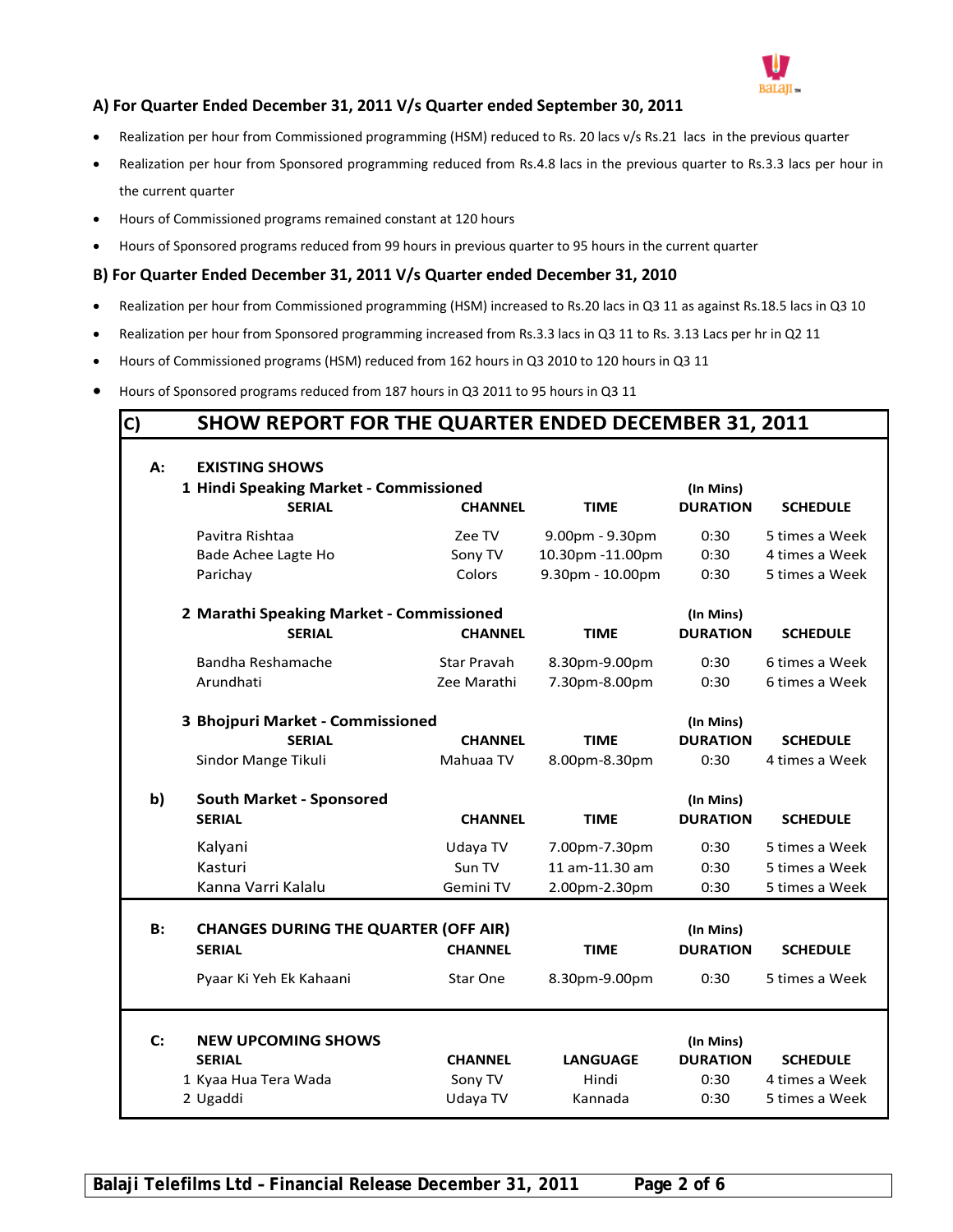

# **D) Other Highlights**

1. The Company has obtained shareholders approval vide resolution passed through postal ballot, results whereof were declared on February 18, 2011, to sell and transfer as a going concern, on slump sale basis on such terms and conditions as are negotiated by the Board and/or the Managing Director, it's Mobile, Internet and Education division (Collectively the "Undertakings") at not less than fair value determined by an independent firm of Chartered Accountants or any other professional valuer and with effect from such date and in such manner as may be determined by the Board and/ or the Managing Director.

During the current quarter, on 29th December, 2011, the Company has entered into binding business transfer agreements, to sell its Mobile and Education division for a consolidated sum of Rs. 837 Lacs, based on fair value determined by an independent firm of Chartered Accountants. The transactions would be effective on receipt of the full consideration within a period not exceeding a period of 90 days from the date of the agreement. The transactions would be reflected accordingly in the books of accounts on the effective date.

The Management of the Company has decided to retain the internet division within the Company.

Pursuant to this, the Net Profit after tax for the Quarter ended December 31, 2011 i.e. Rs. 112 lacs would be split into two:

- Net Profit after tax from Continuing Operations Rs. 146 lacs and
- Net Loss after tax from Discontinuing Operations Rs. 34 lacs.

| <b>Particulars</b>         | 3 Months Ended December 31, 2011 |               |          |            | 3 Months Ended September 30, 2011 |          | 3 Months Ended December 31, 2010 |               |          |
|----------------------------|----------------------------------|---------------|----------|------------|-----------------------------------|----------|----------------------------------|---------------|----------|
|                            | Continuing                       | Discontinuing | Total    | Continuing | Discontinuing                     | Total    | Continuing                       | Discontinuing | Total    |
|                            | Operation                        | Operation     |          | Operation  | Operation                         |          | Operation                        | Operation     |          |
| Turnover (net)             | 3,110.55                         | 191.62        | 3,302.17 | 3,290.46   | 256.52                            | 3,546.98 | 3,814.70                         | 89.65         | 3,904.35 |
| Other Income               | 666.87                           |               | 666.87   | 317.67     |                                   | 317.67   | 361.27                           |               | 361.27   |
| <b>Total Income</b>        | 3.777.42                         | 191.62        | 3.969.04 | 3,608.13   | 256.52                            | 3.864.65 | 4.175.97                         | 89.65         | 4,265.62 |
| <b>Total Expenditure</b>   | 3.687.26                         | 227.63        | 3.914.89 | 3.607.41   | 301.39                            | 3,908.80 | 3,867.08                         | 319.00        | 4,186.08 |
| Profit / (Loss) before tax | 90.14                            | (36.01)       | 54.13    | 0.72       | (44.87)                           | (44.15)  | 308.89                           | (229.35)      | 79.54    |
| Provision for taxation     | (55.78)                          | (2.41)        | (58.18)  | 30.25      | (4.17)                            | 26.08    | (41.92)                          |               | (41.92)  |
| (Loss) / Profit after tax  | 145.92                           | (33.61)       | 112.31   | (29.53)    | (40.70)                           | (70.23)  | 350.81                           | (229.35)      | 121.46   |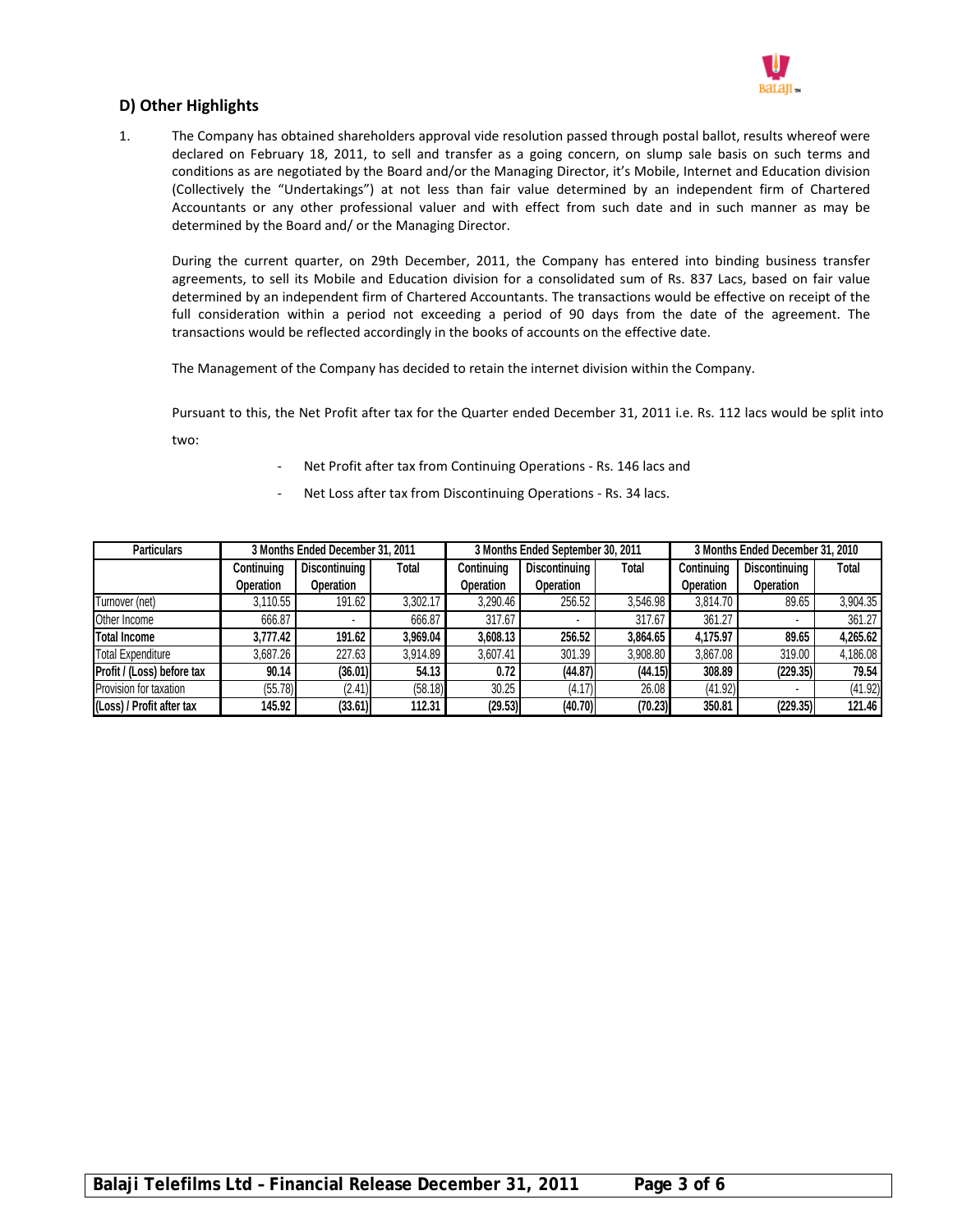

#### **1. Revenues**

The Company recorded income from operations in the quarter of Rs.3302 lacs as compared to Rs.3547 lacs for the quarter ended September 30, 2011. Revenue contribution from Commissioned programming (HSM) was Rs. 2797 lacs against Rs. 2815 lacs for quarter ended September 30, 2011, while that of Sponsored programming was Rs. 308.24 lacs as against Rs. 476 lacs in the same period. The share of commissioned programming in revenues during the quarter was 89% while that of sponsored programming was 11%.

The revenue-wise distribution between commissioned and sponsored programming during the quarter ended December 31, 2011, is as follows:

|                      |                                                             | Revenue for Q Ending (Rs in Lacs) |       | Percentage |          |               |  |
|----------------------|-------------------------------------------------------------|-----------------------------------|-------|------------|----------|---------------|--|
| <b>Show Type</b>     | <b>Dec-10</b><br><b>Dec-11</b><br>$Sen-11$<br><b>Dec-11</b> |                                   |       |            | $Sen-11$ | <b>Dec-10</b> |  |
| <b>Commissioned*</b> | 2,395                                                       | 2,550                             | 3,007 | 89%        | 84%      | 84%           |  |
| Sponsored            | 308                                                         | 475                               | 585   | 11%        | 16%      | 16%           |  |
| <b>Total</b>         | 2.703                                                       | 3,025                             | 3.592 | 100%       | 100%     | 100%          |  |

*(\* Excludes regional segment and Event business)*

#### **2. Operational**

#### **A. Content for TV Channel ‐ Programming Mix**

Commissioned & Sponsored Programs

The hour‐wise programming distribution during the quarters ended December 31, 2011 as compared to previous year and quarter is as follows:

|                                                  | <b>Hours for Q Ending</b> |        |               | Percentage    |          |               |
|--------------------------------------------------|---------------------------|--------|---------------|---------------|----------|---------------|
| <b>Show Type</b>                                 | <b>Dec-11</b>             | Sep-11 | <b>Dec-10</b> | <b>Dec-11</b> | $Sen-11$ | <b>Dec-10</b> |
| <b>ICommissioned*</b>                            | 120                       | 120    | 162           | 56%           | 55%      | 46%           |
| <b>Sponsored</b>                                 | 94.5                      | 99     | 187           | 44%           | 45%      | 54%           |
| Total                                            | 214.5                     | 219    | 349           | 100%          | 100%     | 100%          |
| (* Excludes regional segment and Event business) |                           |        |               |               |          |               |

#### **3. Other Income**

The Other Income during the quarter increased from Rs. 270 lacs in Q2,2011 to Rs.512 lacs in Q3,2011.

#### **4. Gross Block**

The Company's fixed assets stood at Rs. 3405 Lacs as on December 31, 2011, This includes investment in office building, leasehold improvements, state‐of‐the art studios, cameras & equipments. During the quarter the company sold its land at Mira Road for a net value of Rs.50 Crs.

#### **5. Investments**

As on December 31, 2011, the Company's total investments were at Rs.25687 lacs including Rs.3000 lacs invested in wholly owned subsidiary – Balaji Motion Pictures Ltd. Out of the above, Rs.22687 lacs was invested in units of mutual funds & debentures issued by other corporates & Trusts as compared to Rs.19125 lacs as on September, 30 2011.

#### **6. Debtors**

The Company's debtors (in days of income) are at 99 days as on December 31, 2011 as compared to 113 days as on September 30, 2011.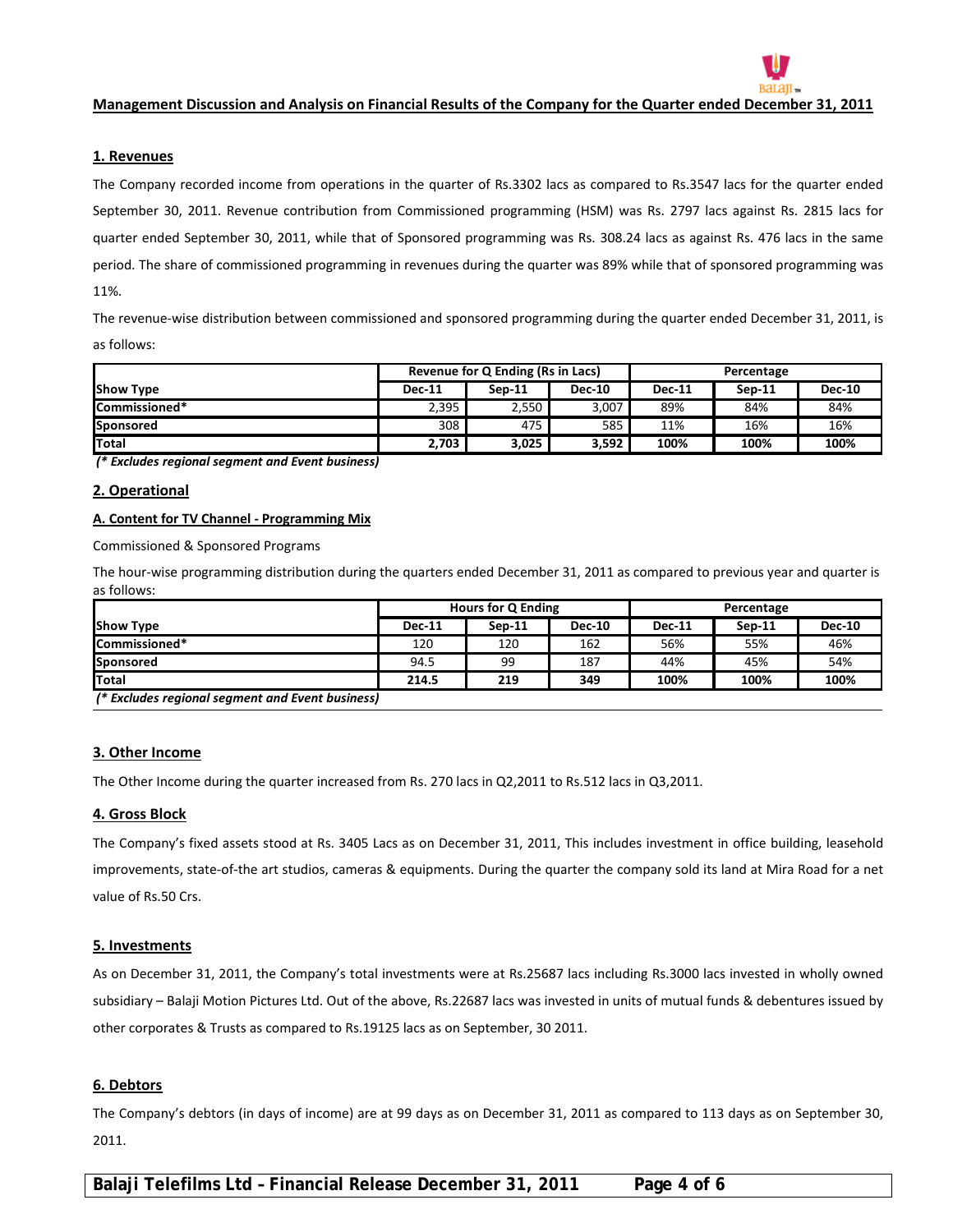

#### **7. Loans and advances**

Loans and advances have increased from Rs.7961 lacs on 30 Sept 2011 to Rs.9700 lacs as on the current quarter end.

The Company's principal loans and advances comprised,

- a) Loan to the Subsidiary Balaji Motion Pictures Ltd. of Rs.3952 lacs,
- b) Loan to the Balaji Employees foundation of Rs.1000 lacs,
- c) Lease deposits for offices / studios Rs.1005 lacs.
- d) Advance Tax of Rs.2882 lacs, &
- e) Advances to other corporate Rs.298 lacs

### **8. Operations of the Subsidiary – Balaji Motion Pictures Ltd.**

The year has been extremely eventful for Balaji Motion Pictures with the company being recognized as a force to reckon with in the Film industry.

#### *A) Releases during the Year*

*The Dirty Picture*, our latest project was released on 2<sup>nd</sup> December, 2011 and has been one of the biggest hits of the year. With a worldwide Net box-office collection in excess of Rs. 85 crores, the film has performed far beyond expectations. Some of the box office records that it has crossed include it being included in the top 15 hindi films of all times for the opening day, opening weekend and Week 1 numbers. The Dirty Picture also features in the top 15 Hindi films of all times on the basis of the lifetime India NBOC and is at # 6 for the year 2011 in terms of worldwide gross numbers for Hindi Films.

In addition to the audience accolades in the form of the box office numbers, the film has received overall critical acclaim. At the recently concluded Screen awards, The Dirty Picture won the Best Film award, Best Actress in a Leading Role (Vidya Balan), Best Director (Milan Luthria), Best dialogues (Rajat Aroraa) etc..

*During the first quarter of the year, Shor in the City*, and *Ragini MMS* , our home productions were released successfully and both the films have made their mark in the respective genres.

Our maiden regional Marathi project *Taryanche Bait* was also released in the same quarter and received a tremendous response, commercial as well as critical. The film won the Best Marathi film award at the Screen awards in addition to the Best Director (Marathi – Kiran Yadnopavit).

The success of these efforts is reflected and acknowledged by the fact that the Screen awards gave the Best Performer of the Year award to Ekta Kapoor and Balaji Motion pictures.

Please note that the financial results of the above film releases would be disclosed along with the consolidated results of the parent Company in the March quarter i.e. for the year ending  $31^{st}$  March, 2012. The company has not opted for quarterly consolidation of its results for the year and hence only stand‐alone results for the parent company are being declared today.

#### *B) Films Under Production*

Kya Super Kool Hai Hum, a home production, directed by Sachin Yardi, starring Riteish Deshmukh and Tusshar Kapoor and a sequel to the earlier home production *Kya Kool Hai Hum* has gone into production during the quarter. Further, 'Lootera', a co‐production with Phantom Productions Pvt Ltd and directed by Vikramaditya Motwani, starring Ranveer Singh and Sonakshi Sinha, also started production during the quarter.

A few more projects currently at the development / pre‐production stage are expected to start production shortly.

# **Balaji Telefilms Ltd – Financial Release December 31, 2011 Page 5 of 6**